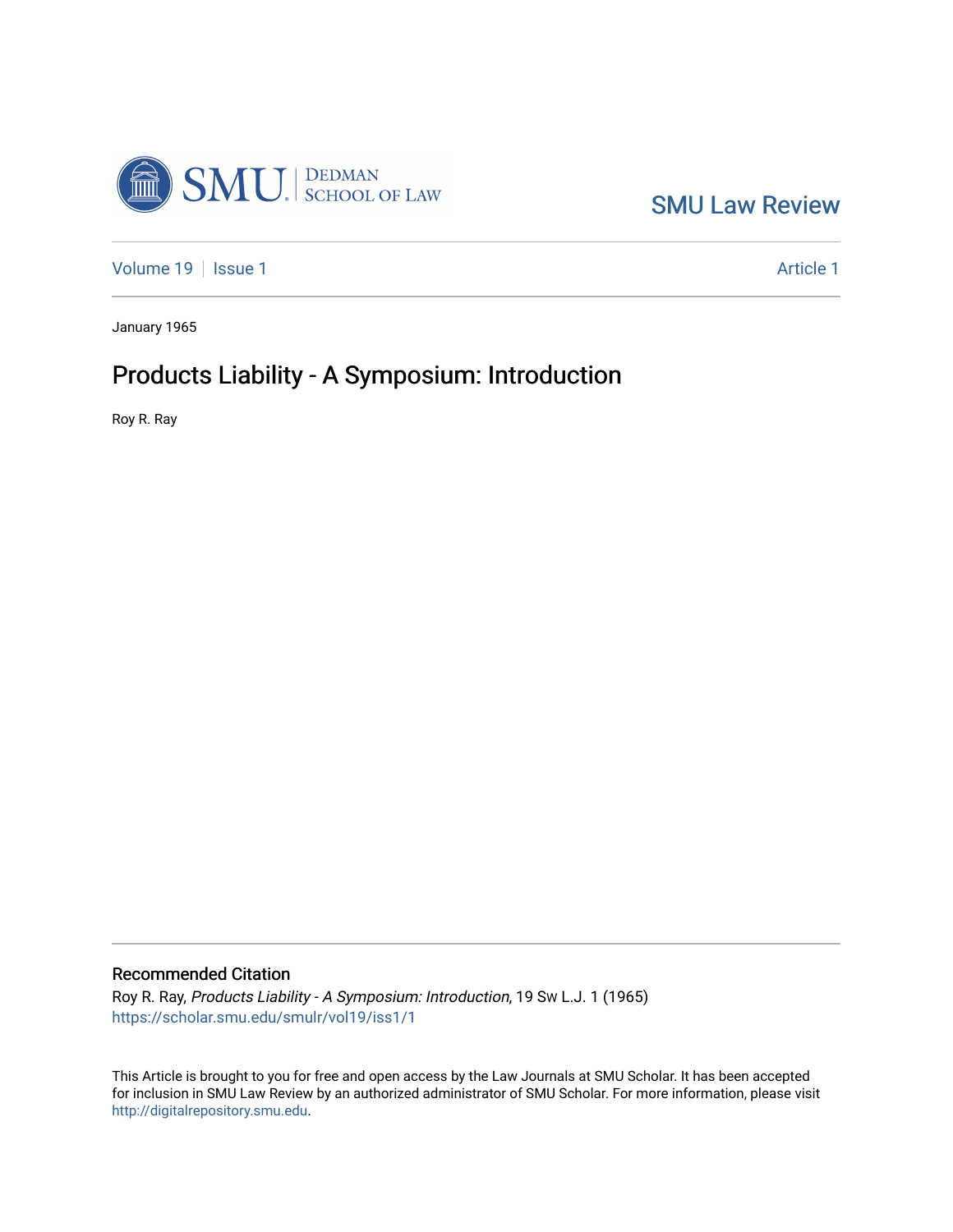#### INTRODUCTION

### *by*

## *Roy R. Ray\**

This symposium consists of papers delivered at the Institute on Personal Injury Litigation in November, 1964. The authors include four distinguished professors of tort law who are acknowledged scholars in this field and a distinguished physician with legal training who has done special research, lectured and written in the field of allergies.

The dramatic development in the law of liability for injuries from defective chattels, now called products liability, in recent years is astounding to many lawyers who have not been close students of the subject. This may be illustrated by several facts: The publication in *1960* and 1961 of the first two treatises devoted exclusively to products liability, with new supplements to each in 1963; the material on the subject in torts casebooks used to begin with the old English case of *Winterbottom v. Wright* and end with *McPberson v. Buick Motor Co.* Now the latest edition of one of the most widely-adopted books uses *McPberson* as a starting point, followed by such recent landmark cases as *Greenman v. Yuba Power Prods., Inc.* and *Goldberg v. Kollsman Instrument Corp.* The developing trend to strict liability has been so spectacular as to justify the appellation "revolutionary" and to bring forth the prediction by some commentators that it will soon become the established law of the country. The rapid pace here is evidenced by the evolutionary progress of section 402A of the American Law Institute's *Restatement of Torts (Second).* The original *Restatement* contained no provision for strict liability on the part of a seller for physical harm caused by a defective product. In April, 1961, Tentative Draft No. *6* of the *Restatement (Second)* recommended the adoption of a new section 402A which recognized the seller's strict liability but limited it to claims for "food for human consumption." Within a year the Reporter and his advisors decided that the category was too narrow, and in Tentative Draft No. 7, issued in 1962, the coverage of the section was enlarged to include

**<sup>\*</sup> A.B.,** Centre **College;** LL.B., University **of** Kentucky; **S.J.D.,** University **of Michigan; Professor of Law,** Southern Methodist University; Chairman, Personal Injury Litigation Institute, Southwestern **Legal** Foundation.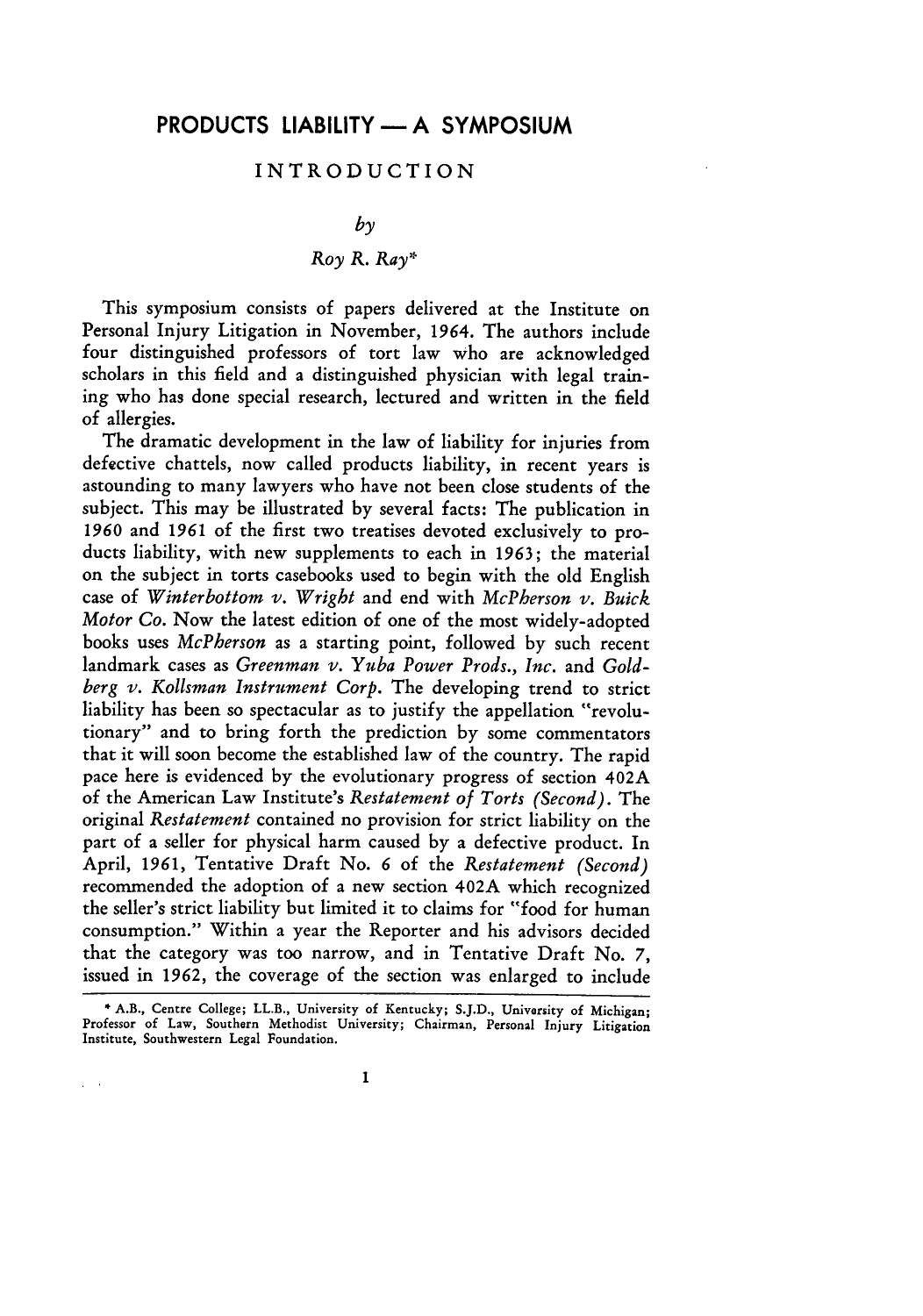"products intended for intimate bodily use." A comment to the section stated that this included products of an intimate character intended for external application or contact. In two year's time the course of decisions convinced the Reporter that this broadened version was inadequate. So in May, 1964, the Institute approved a new draft of section 402A making the rule applicable to all products. Professor Prosser supported the proposed change in these words. "Since **1962** there have been so many decisions extending strict liability beyond products 'for intimate bodily use' that it has become evident that this is the law of the immediate future. . **.** . With the exception of the change in the law with respect to prenatal injuries, this is the most radical and spectacular development in tort law during this century." In this area we have an unusual situation in which the courts rather than the professors have taken the lead in bringing about change. The rapid development toward strict liability since 1960 was neither anticipated nor recommended by writers in the field. Their approach was a more cautious one-i.e., restricting strict liability to food and chemical products.

In his paper Dean Wade discusses the several approaches to strict liability, which include **(1)** breach of warranty and its extension, (2) the relaxation of the privity requirement, (3) the use of *res ipsa loquitur* and negligence per se as devices for holding defendant strictly liable and (4) the more recent development of frankly disregarding the warranty language as superfluous and forthrightly declaring the basis for recovery to be strict liability in tort. He poses such questions as what is meant by strict liability? What is plaintiff required to prove in a strict liability case? Is it really different from negligence? Is it the same as an insurer's liability?

Although the trend toward strict liability is the more spectacular development, the expansion of the manufacturer's liability for negligence is also of great significance. The vast majority of all products liability cases reaching the courts continue to be based upon some kind of negligence. Dean Keeton's paper deals with the very practical problems of proof. One of the more frequent grounds of negligence relied upon is the failure to give adequate warning of dangers involved in the use of a product or adequate instructions to avoid such dangers. What proof is necessary to establish negligence in such a case? Is the safety history of the product admissible? Is a manufacturer to be judged simply on the basis of what he knows and what manufacturers generally know, or is he expected to know at least what an investigation of the scientific literature would disclose? To what extent is the doctrine of *res ipsa loquitur* applicable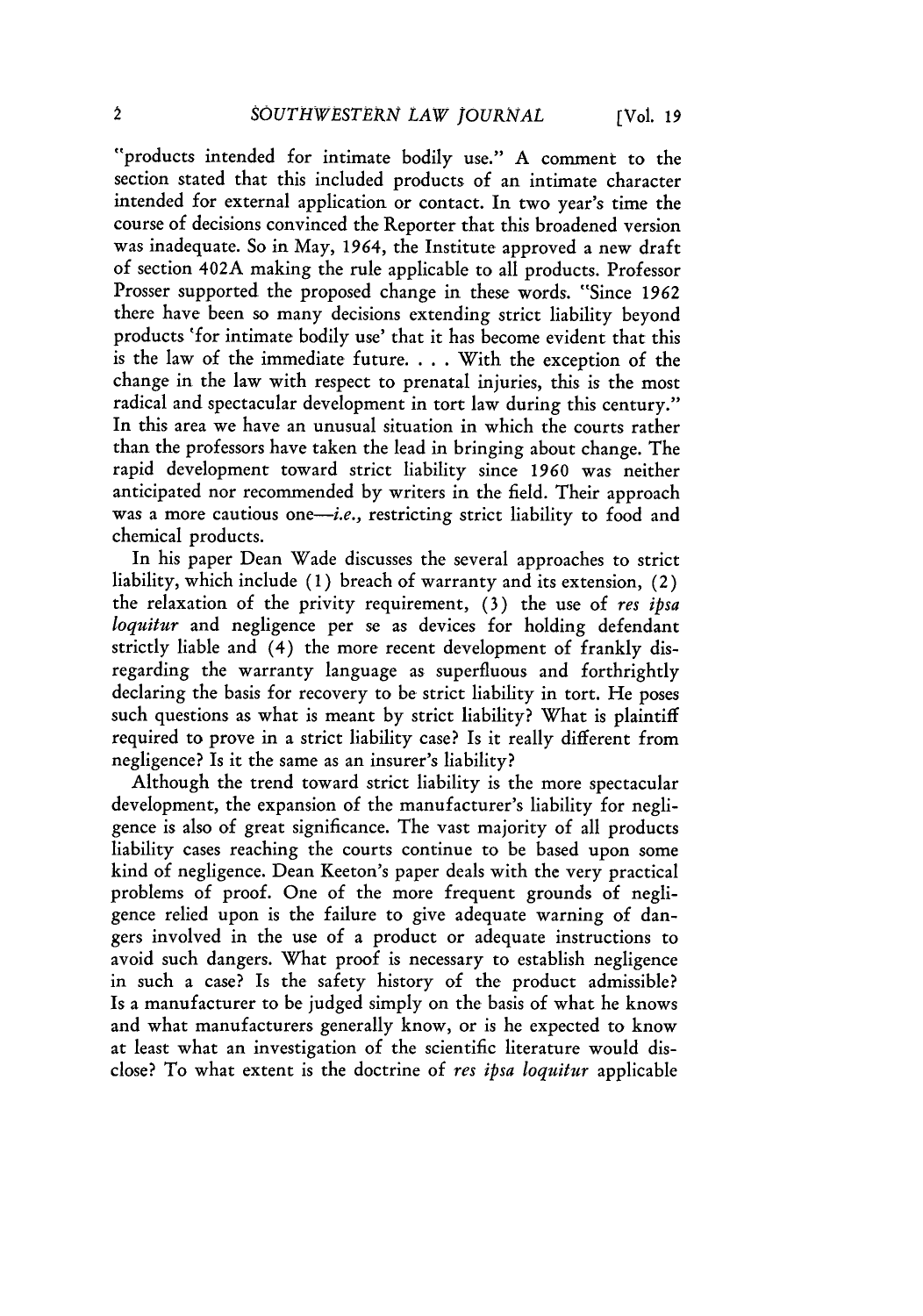if the injury resulted from a defect in the product caused by negligent conduct in the manufacturing process? Does the mere occurrence of the accident in the course of use of the product justify application of the *res ipsa* doctrine? If not, what must plaintiff prove? May a defect in the product be inferred from proof negating other probable causes? Are there different views concerning the responsibility of an assembler who is not the actual manufacturer of the defective part? In so far as it is possible to do so the writer supplies the answer to these and other intriguing questions.

Normally it is necessary for a plaintiff to establish that the product was defective when it left the manufacturer's hands. Professor Noel points out that this may be difficult to do if the article has been used and/or misused over a considerable period of time prior to the accident. And the court or jury may be convinced that the defect arose after delivery of the product. In an increasing number of cases plaintiffs have sought to establish negligence on the part of the manufacturer by showing that the basic design of the product was unsafe, at least if not accompanied by more adequate instructions for use or warnings. If plaintiff is successful in this he has in effect killed two birds with one stone-i.e., he has shown fault on defendant's part and also that the defect existed at the time the product left the manufacturer's plant.

Manufacturers are not required to make products which are "accident-proof." The standard is whether the article is unreasonably dangerous. Professor Noel deals with factors relevant to this issue such as obvious defects, using the power mower cases for illustrations; extensive use by the manufacturer of the same design, whether safe or unsafe; the need for directions and warnings; representations concerning safety; the manufacturer's duty as affected by techniques and safety devices employed by others in the industry; and foreseeability of unintended uses. He concludes with a discussion of major categories of design negligence—concealed dangers, failure to provide safety features or devices and defective composition.

In recent years there has been considerable debate among tort professors, in the courts and by members of the American Law Institute as to whether there is or should be any distinct and separate defense of assumption of risk; this debate continues unabated. Professor Robert Keeton, one of the defenders of the doctrine, begins therefore with a somewhat heavier burden when he undertakes a discussion of assumption of products risks. But a reading of his paper will disclose that he carries the burden rather well.

Professor Keeton discusses the trend toward holding explicit dis-

*1965* **]**